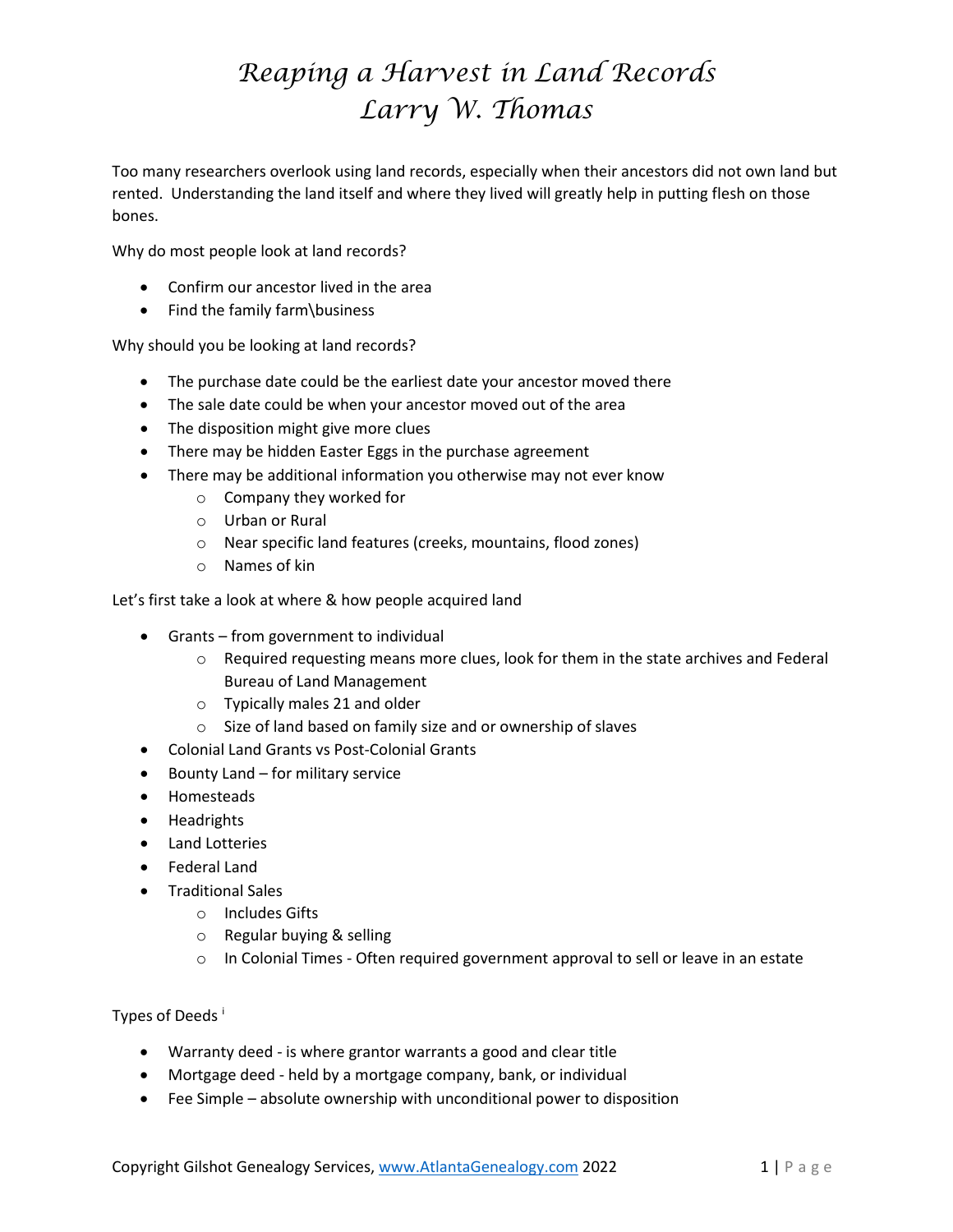- Quitclaim Passing any title, claim, or interest in a piece of land without any claim to actually owning the land
- Sheriff's Deed a sale held by a Sheriff to pay a court judgement against the owner of the land

How land was laid out and measured

- Colonial
	- $\circ$  Metes and Bounds used physical natural features like trees, creeks, and rocks
	- o Used Chains (CC Chain Carrier; CB Chain Bearer)
	- o Government issued a Warrant to Surveyor
	- o Surveyor surveyed the land and drew the land and placed in Plat Book
	- o Survey returned to the government body
	- o Land Grant issued
	- o Many required improvements on the land because the government could inspect and reclaim the land
	- o Understanding the process gives you more places to search
- Post Colonial
	- o Changed from Metes and Bounds to predetermined land lots and city lots mostly square or rectangular in shape
	- $\circ$  Land lots varied state to state and within states depending on circumstances
		- Based on larger Land Lot districts may or may not align with county lines
		- Georgia Land Lots were 101  $\frac{1}{2}$ , 202  $\frac{1}{2}$  acres, and some larger
		- Georgia Gold Land Lots were 40 acres
			- Supposed to be enough land to support a family
	- o No longer required government approval for disposition
	- o State Land and Public Domain States
		- Georgia and most colonial based states maintained ownership within their boundaries
		- Georgia gave Alabama & Mississippi to Feds as Public Domain States to pay for war debt
		- **Public Land States made initial land grants a Federal Action**
- Two most important parts of the deeds
	- o When, where and from whom the land was acquired
	- o When, where, and to whom was the land disposed

Where to look for original land records

- Public Domain States Federal
- State Domain State, County, and Colonial Records

<span id="page-1-0"></span>Looking for land records after initial grant

- Courthouses Typically county but could be a city like Richmond, VA
- Estate Records If the property was disposed of via estate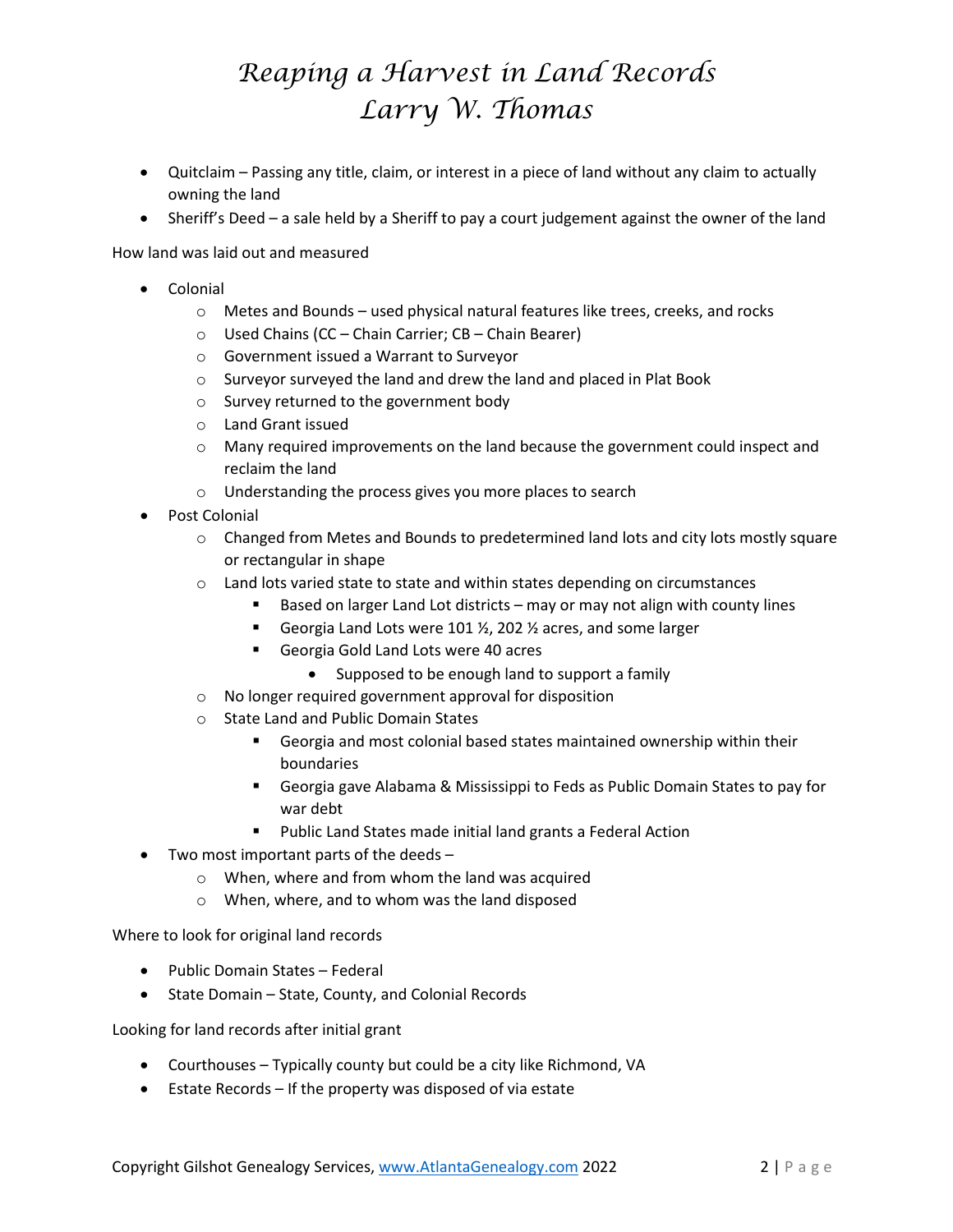- Grantor and Grantee Books
	- o Watch for "Et Al." indicates "and others" which could be estate or organization
- Cannot sell what you do not own
- Once acquired must be disposed of either by family or courts
- Pre-1930 Typed Deed Books

Other places to look for land records

- Did the state or county border move? Look first in original and then in new
- Tax Records if they owned land it might state county and acreage
- Census Records and Schedules if they owned land it is often shown as a value but does not specify where the land is
- Other counties or cities
- Plat Books be sure to look at neighbors and look for the phrase Dower's Line

Trouble with Indexes

- Standard Indexes
- Variety of Indexes
	- o Russell System
	- o Cott System
	- o Campbell System

Why should you read every word of a land deed? Glad you asked

- **Watch for Deeds of Gifts might indicate kinship**
- Watch for sale below market value might also indicate kinship or close friendship
- Who were the neighbors? you are looking for links to kinship
- Look specifically for words relating to kinship like Brother-in-Law, Son-in-Law, Brother, Uncle
- Watch for organization land records Was this an organization to which your ancestor was a trustee? Hint: Another place to look
- Watch for the word Dower
	- $\circ$  If a widow owning land remarried, husband could not sell without her Dower Approval
	- $\circ$  A widow receiving a Dower's grant could not sell the land, she did not own it, it was a life estate
- Watch for "Life Estate"

#### Do's and Don'ts

- Don't assume your ancestor actually lived there
	- o Land speculators and landlords
	- o Home Builders
	- o Mr. Gresham had two farms, one in Bibb County and one in Houston and he lived in the city of Macon (*The War Outside My Window*)
- Don't assume that because the name matches it means it is your person of interest